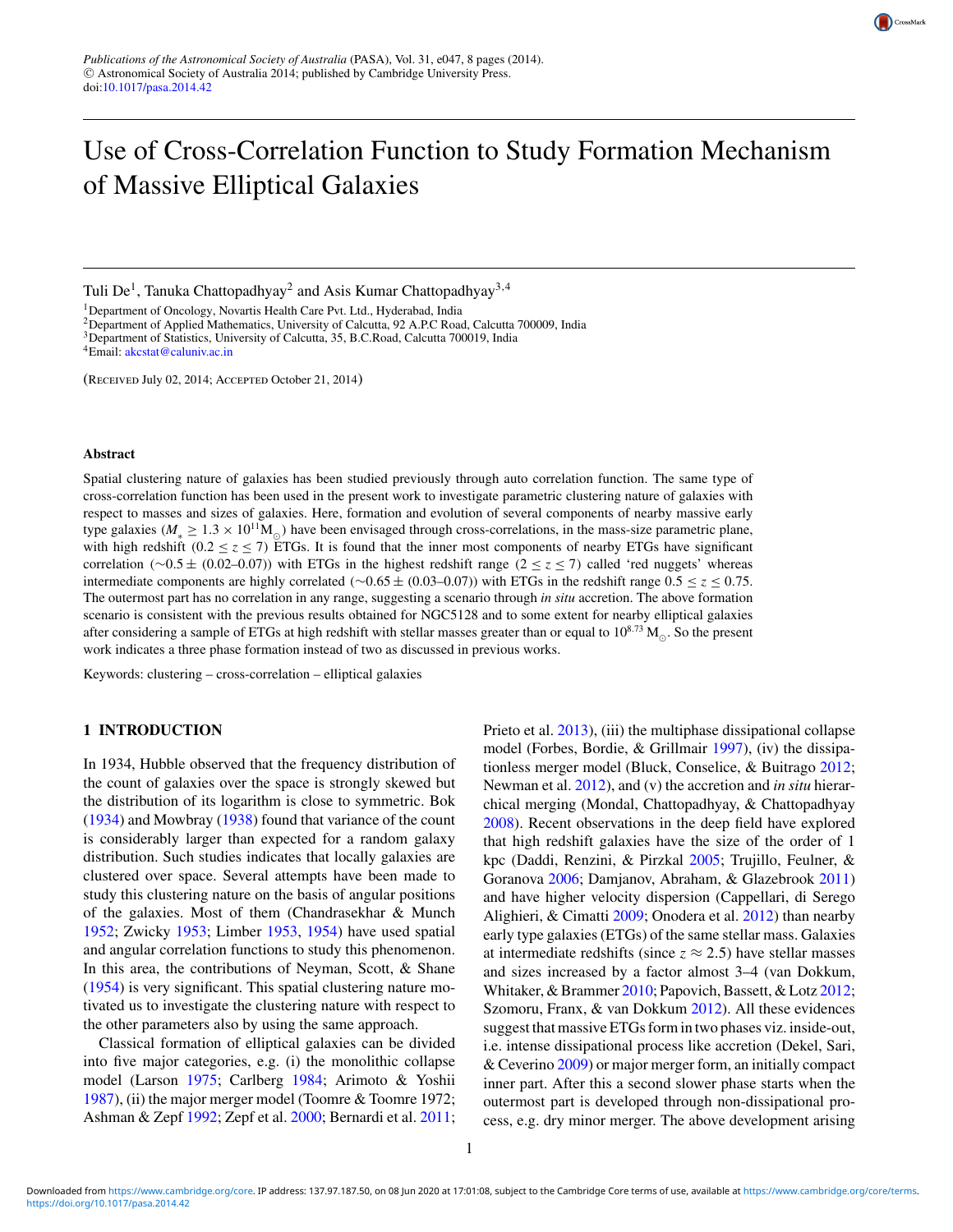both in the field of observations as well as theory, severely challenges classical models like, monolithic collapse or major merger and favours instead a 'two phase' scenario (Oser et al. [2010;](#page-7-0) Johansson, Naab, & Ostriker [2012\)](#page-6-0) of the formation of nearby elliptical galaxies. The task remains is to check whether the compact inner parts of the nearby ETGs have any kind of similarity with the fossil bodies (viz. 'red nuggets') at high redshift.

In a previous work (Huang et al. 2013b), the authors have pursued the above task through matching 'median' values of the two systems. They used this measure with respect to univariate data and the univariate data they considered, are either stellar 'mass' or 'size'. For ETGs in the redshift range,  $0.5 \le z \le 7$ , considered, in the present data set, the stellar mass–size correlation is  $r(M_*, R_e) = 0.391$ , *p*-value  $= 0.00$ . For nearby ETGs for inner, intermediate and outer components the stellar mass–size correlations with *p*-values are  $r(M_* , R_*) = 0.720$ , *p*-value = 0.00,  $r(M_* , R_*) = 0.636$ ,  $p$ -value = 0.00 , $r(M_*, R_e) = 0.573$ ,  $p$ -value = 0.00, respectively and all these values are highly significant. Hence, use of univariate median matching is not sufficient in the present context for highly correlated bivariate data. Also, median does not include all objects in a particular data set. For this a more sophisticated technique is in demand for such kind of investigation.

In the present work, we have used the mass–size data of high redshift galaxies and nearby ETGs and used a cross correlation, especially designed to study bivariate data. This is more trustworthy and meaningful in the present situation. In Section 2, we have discussed the data set and in [Section 3,](#page-3-0) we have described the method. The results and interpretations are given under [Section 4.](#page-4-0)

### **2 DATA SETS**

We have considered eight data sets. Data sets 1–3 have been taken from Ho et al. [\(2011\)](#page-6-0). In data sets 1–3 there are 70 nearby ETGs and corresponding to each massive ETG, there are mass–size data for (i) an inner component with effective radii  $R_e \leq 1$  kpc, (ii) an intermediate component with effective radii  $R_e \sim 2.5$  kpc, and (iii) an outer envelope with  $R_e \sim 10$  kpc (Huang et al. 2013a). Data sets 4–8 consist of mass–size data of ETGs in the high redshift zone (viz.  $0.5 < z \leq 2.7$ ) and their masses have the lower limit  $M_* \geq 10^{8.73}$  M<sub>.</sub> The entire redshift zone has been divided into five redshift bins which are,  $0.5 < z < 0.75$ ,  $0.75 < z < 0.75$  $z \leq 1, 1 < z \leq 1.4, 1.4 < z \leq 2.0, 2.0 < z \leq 2.7$  similar to Huang et al. (2013b) but unlike Huang et al. (2013b) we also included intermediate-mass high-redshift galaxies. Data sets 4–8 contains 786 high-redshift ETGs from the following works.

392 galaxies ( $0.2 < z < 2.7$ ) from Damjanov et al. [\(2011\)](#page-6-0), 32  $(1.5 < z < 3)$  galaxies from GOODS-NICMOS survey (Conselice et al.  $2011$ ) for Sérsic ([1968\)](#page-7-0) index  $n > 2$ , 21 galaxies from CANDELS (Grogin, Kocevski, & Faber [2011\)](#page-6-0)  $(1.5 < z < 2.5)$ , 107 from Papovich et al.  $(2012)(1.5 \le z \le$  $(2012)(1.5 \le z \le$ 

PASA, 31, e047 (2014) doi[:10.1017/pasa.2014.42](http://dx.doi.org/10.1017/pasa.2014.42)

**Table 1.** Multivariate multi sample test for the matching of parent distributions corresponding to data sets 4–8 (at 0.5% level of significance).

| Sample1         | Sample <sub>2</sub>     | $p$ -value | Decision |
|-----------------|-------------------------|------------|----------|
| Damjanov        | Grogin et al. $(2011)$  | 0.005      | Accepted |
| et al. (2011)   | Conselice et al. (2011) | 0.007      | Accepted |
| , ,             | Nilsson et al. (2013)   | 0.0447     | Accepted |
| , ,             | Melure et al. $(2012)$  | 0.003      | Accepted |
| , ,             | Saracco et al. (2011)   | 0.096      | Accepted |
| $, \, \, \cdot$ | Papovich et al. (2012)  | 0.000      | Rejected |

2.5), 48 from Mclure, Pearce, & Dunlop [\(2012\)](#page-7-0) (1.3 < *z* < 1.5), 62 from Saracco, Longhetti, & Gargiulo  $(2011)$  (1 <  $z$  < 2), 124 galaxies from Nilsson et al. [\(2013\)](#page-7-0).

Since the data sets are chosen from different sources, they have various selection biases and errors, etc. Hence, to judge their compatibility we have performed a multivariate multi sample matching test (Puri & Sen [1966;](#page-7-0) Mckean, Biedermann,  $\&$  Büger [1974;](#page-7-0) Mondal et al. [2008\)](#page-7-0) to see whether they have the same parent distribution or not. From previous works, it is evident that galaxies have undergone cosmological evolution via merger or accretion (Khochfar & Silk 2006; De Lucia & Blaziot [2007;](#page-6-0) Guo & White [2008;](#page-6-0) Kormendy et al. [2009;](#page-6-0) Hopkins, Carton, & Bundy [2010;](#page-6-0) Naab [2013\)](#page-7-0) and we have performed the matching test for galaxies within the same redshift zone. The data set taken from Damjanov et al. [\(2011\)](#page-6-0) contains maximum number of galaxies within the entire redshift zone ( $0.2 \le z \le 2.7$ ) used in the present analysis. For this we have compared it with the other sets. The results are given in Table 1. It is clear from Table 1 that all the tests are accepted except one (Papovich et al. [2012\)](#page-7-0) where the matching redshift zone is very narrow. Since almost in 99% cases, the test is accepted we assume that the data set consisting of samples from different sources is more or less homogeneous with respect to mass–size plane.

For testing completeness of the combined data sets 4–8, we have plotted the data points in the size–mass plane (viz. [Figure 1\)](#page-2-0). Then we have performed  $V/V_{\text{max}}$  test. This test was first used by Schmidt [\(1965\)](#page-7-0) to study the space distribution of a complete sample of radio quasars from 3eR catalogue. According to the test, let  $F_m$  be the limiting flux of a survey. We define two columns  $V(r) = \frac{4\pi r^3}{3}$  and  $V_{\text{max}} = \frac{4\pi r_m^3}{3}$ , where *r* is the radial distance to a quasar and  $r_m$  is the limiting distance at which flux of a quasar with luminosity *L* reduces to  $r_m$ . For  $r > r_m$  the quasars do not belong to the sample under consideration. If the quasars are expected to be uniformly distributed then  $V/V_{\text{max}}$  are uniformly distributed over [0, 1]. Then  $\langle V/V_{\text{max}} \rangle = 0.5$ . According to the above theory, we have computed  $\langle \log R_e / \log R_{e, \text{max}} \rangle$  for the combined data set and it is ∼0.3, i.e. the combined data set of high redshift galaxies is complete up to an accuracy of almost 70%. For comparison we have also plotted the combined data sets 1–3, in the size–mass plane (viz. [Figure 2\)](#page-2-0).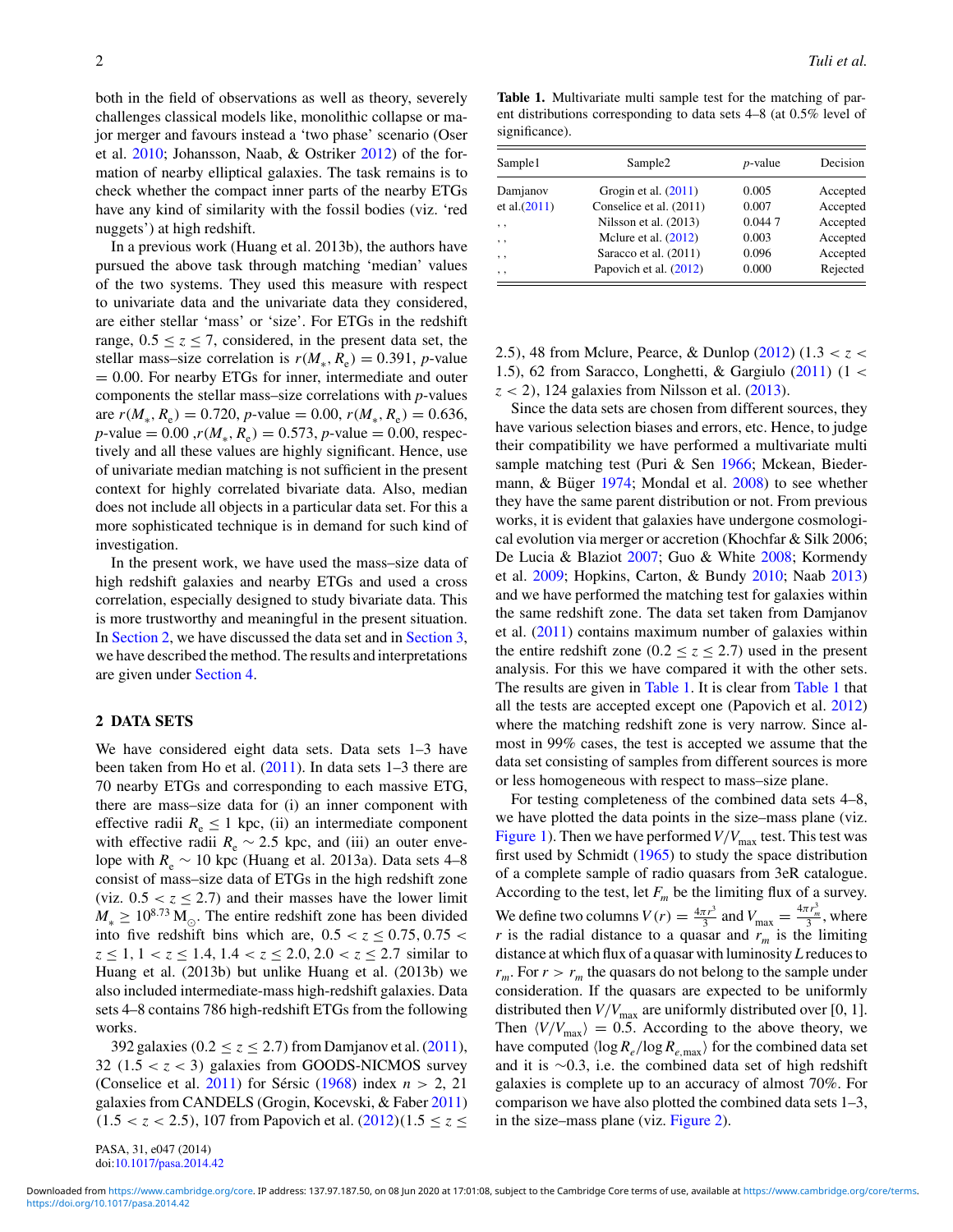<span id="page-2-0"></span>

**Figure 1.**  $\log R_e$  versus  $\log M$  plot of the data points for data sets 4–8.



**Figure 2.**  $\log R_e$  versus  $\log M$  plot of the data points for data sets 1–3.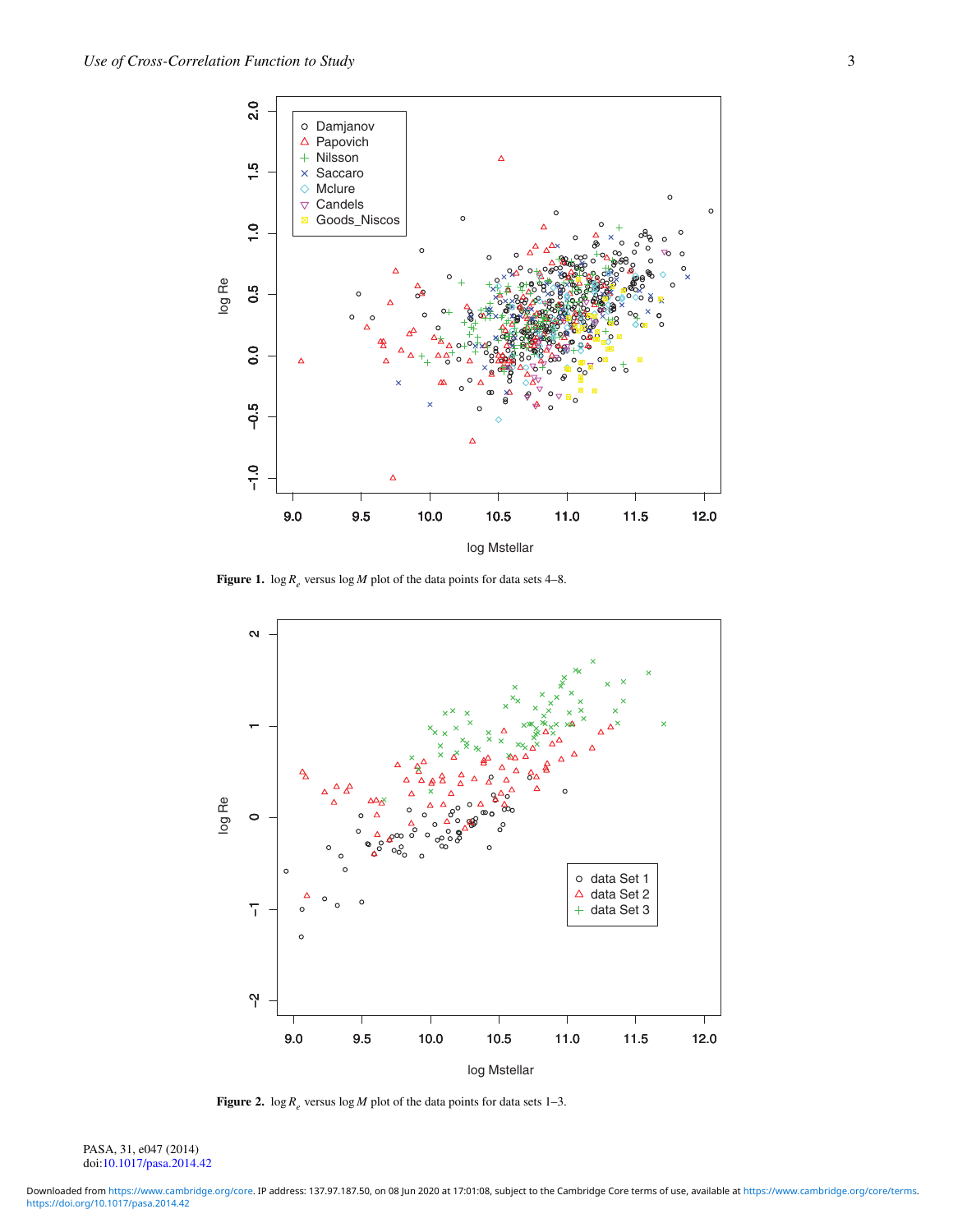<span id="page-3-0"></span>

**Figure 3.** Logarithm of the effective radius versus redshift plot for the entire sample of ETGs in  $0.2 \le z \le 2.7$ .

It is to be noted that in Ho et al. [\(2011\)](#page-6-0) paper, the magnitude values of the three components corresponding to each ETG are given from which, luminosities are computed. Then these luminosities are multiplied by (*M*/*L*) ratios for obtaining stellar masses. The  $(M/L)$  ratios are computed following Bell & de Zong  $(2001)$ . We have not been able to retrieve data for some high redshift galaxies and instead included some new data from other recent references so that sample size of high redshift galaxies are somewhat reduced in our case, but the overall distribution of these galaxies are similar in the size-redshift plane with those considered by Huang et al. (2013b) (viz. [Figure 1](#page-2-0) of Huang et al. (2013) and Figure 3 in the present work) except the region  $1 < z < 2$  which is more populated than Huang et al. (2013b) sample as we have included new galaxies in data sets 4–8.

## **3 METHOD**

The theory of the special distribution of galaxies has been discussed by several authors like Peebles [\(1980\)](#page-7-0), Blake et al.  $(2006)$ , Martinez & Saar  $(2002)$ , etc. During 1950s, the most extensive statistical study was performed by Neyman and Scott. Their work was based on the large amount of data obtained from the LICK survey. The main empirical statistics they used were the angular auto correlation function of the galaxy counts (Neyman, Scott, & Shane [1956\)](#page-7-0) and Zwicky's index of clumpiness (Neyman, Scott, & Shane [1954\)](#page-7-0).

Neyman  $& Scott (1952)$  $& Scott (1952)$  introduced this theory on the basis of four assumptions viz. (i) galaxies occur only in clusters, (ii) the number of galaxies varies from cluster to cluster subject to a probabilistic law, (iii) the distribution of galaxies within a cluster is also subject to a probabilistic law, and (iv) the distribution of cluster centres in space is subject to a probabilistic law described as quasi-uniform. As the observed distribution of number of galaxies does not follow Poisson law, it is suspected that not only the apparent but also the actual spatial distribution of galaxies is clustered.

In the present work, attempts have been made to establish the same postulates with respect to mass–size distribution of galaxies. Here the hypothesis is 'there is clustering nature also in the galaxy distribution with respect to the parameters mass and size of the galaxies'. This particular hypothesis also has been studied by several authors. But we have followed the same approach as that used to establish spatial clustering as discussed above.

In cosmology the cross-correlation function  $\xi(r)$  of a homogeneous point process is defined by

$$
dP_{12} = \pi^2 [1 + \xi(r)] dV_1 dV_2, \qquad (1)
$$

where *r* is the separation vector between the points  $x_1$  and  $x_2$  and  $\pi$  is mean number density. Considering two infinitesimally small spheres centred in  $x_1$  and  $x_2$  with volumes  $dV_1$ and  $dV_2$ , the joint probability that in each of the spheres lies a point of the point process is as follows:

$$
dP_{12} = \lambda_2(x_1, x_2) dV_1 dV_2.
$$
 (2)

In (2),  $\lambda_2(x_1, x_2)$  is defined as the second order intensity function of a point process.

If the point field is homogeneous, the second-order intensity function  $\lambda_2(x_1, x_2)$  depends only on the distance  $r = |x_1 - x_2|$  and direction of the line passing through  $x_1$ and  $x<sub>2</sub>$ . If, in addition, the process is isotropic, the direction is not relevant and the function only depends on *r* and may be denoted by  $\lambda_2(r)$ . Then

$$
\xi(r) = \frac{\lambda_2(r)}{\pi^2} - 1.
$$
 (3)

Different authors proposed several estimators of  $\xi(r)$ . Natural estimators have been proposed by Peebles & Hauser [\(1974\)](#page-7-0). The cross-correlation function  $\xi(r)$  can be estimated from the galaxy distribution by constructing pair counts from the data sets. A pair count between two galaxy populations 1 and 2,  $D_1D_2(r)$ , is a frequency corresponding to separation *r* to  $r + \delta r$  for a bin of width  $\delta r$  in the histogram of the distribution  $r$ ,  $D_iR_j$  and  $R_iR_j$  denote the same pair counts corresponding to one galaxy sample and two simulated samples respectively,  $i, j = 1, 2$ . Two natural estimators are given by

$$
\hat{\xi}_1 = \frac{D_1 D_2(r)}{D_2 R_1(r)} - 1,\tag{4}
$$

$$
\hat{\xi}_2 = \frac{D_1 D_2(r)}{D_1 R_2(r)} - 1.
$$
\n(5)

Another two improved estimators are Blake et al. [\(2006\)](#page-6-0)

$$
\hat{\xi}_3 = \frac{D_1 D_2(r) R_1 R_2(r)}{D_1 R_2(r) D_2 R_1(r)} - 1,\tag{6}
$$

and

$$
\hat{\xi}_4 = \frac{D_1 D_2(r) - D_1 R_2(r) - D_2 R_1(r) + R_1 R_2(r)}{R_1 R_2(r)}.\tag{7}
$$

The first two estimates are potentially biased. As in the present situation, we are considering mass–size parametric space, we have taken *r* as the Euclidean distance between two (mass–size) points of two galaxies, either original or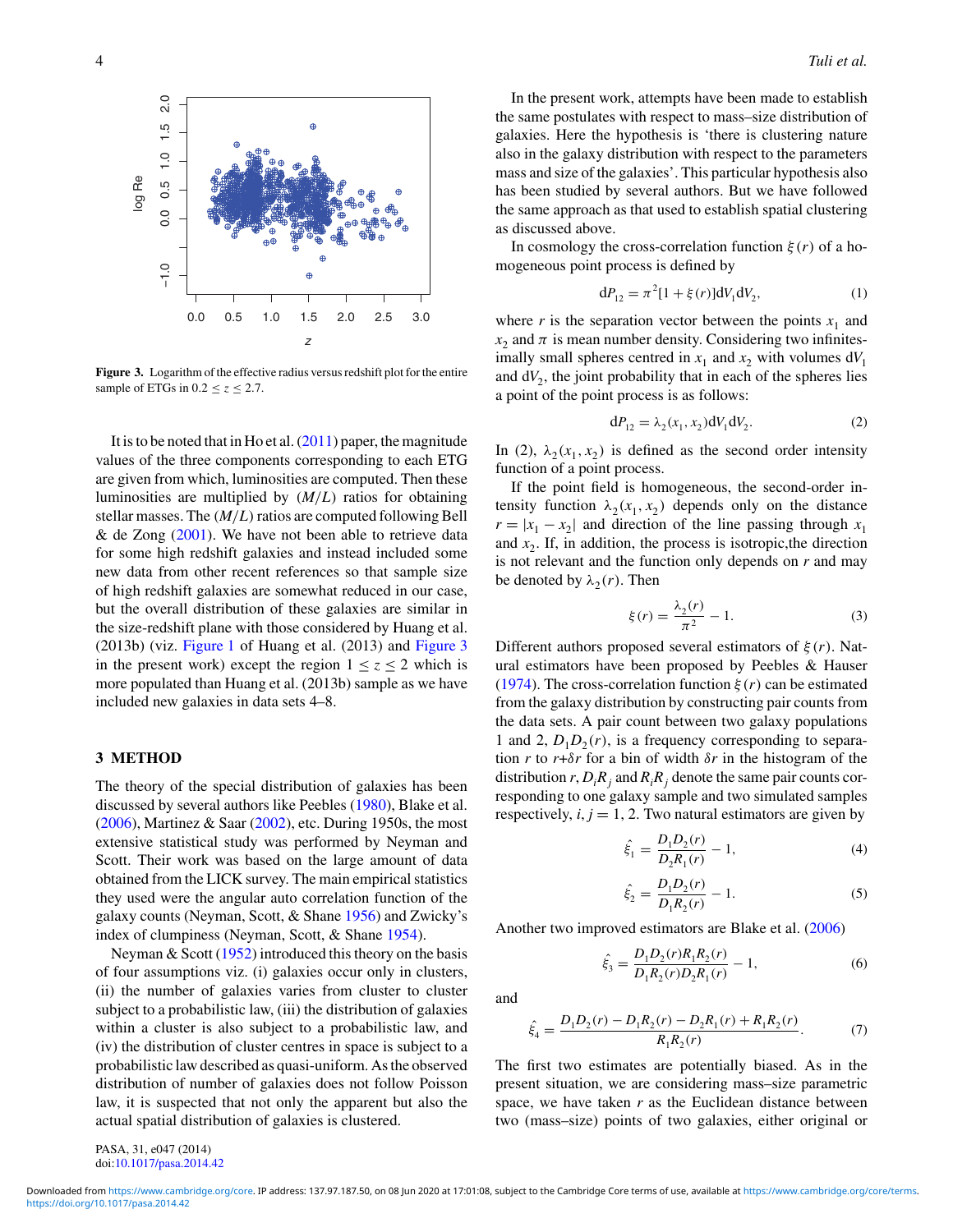<span id="page-4-0"></span>simulated. In order to generate simulated samples of mass and size, we have used uniform distribution of mass and size with ranges selected from original samples. Here, *r* is normalised by dividing the original separation by the maximum separation.

## **3.1. Simulation and computation**

In order to determine the cross-correlation function by incorporating the effects of the statistical fluctuations, we have generated random unclustered realisations (denoted by *Ri* ) of the mass–size distribution in the same range as that of the corresponding observed samples (denoted by  $D_i$ ).

The simulation and computation steps are as follows:

- (i) Select one pair of observed bivariate (mass–size) samples. These are denoted by  $D_1$  and  $D_2$ .
- (ii) Corresponding to  $D_1$ , determine the minimum and maximum values of masses and sizes, respectively. Let the values be  $(m_{\min}, m_{\max})$  and  $(s_{\min}, s_{\max})$ , respectively.
- (iii) Assuming uniform distribution of masses over the range  $m_{\text{min}} < m < m_{\text{max}}$ , generate one mass at random. Let it be  $m_1$ . Similarly assuming uniform distribution over the range  $s_{\text{min}} < s < s_{\text{max}}$ , generate one size at random. Let it be  $s_1$ . Then  $(m_1, s_1)$  will give the first paired observation for the simulated sample  $R_1$ .
- (iv) Repeat step (iii), a large number of times in order to generate a large number of paired values for the simulated sample  $R_1$ .
- (v) Repeat the steps (ii)–(iv) for  $D_2$  in order to generate  $R_2$ .
- (vi) After computing the Euclidean distances between pairs  $(D_i R_j)$ , *i*, *j* =1, 2 and construction of histograms, compute the cross-correlation function by using formulae (6) and (7) in order to find estimator 1 and estimator 2.
- (vii) Repeat steps (i)–(iv) by considering different pairs of (mass–size) samples.
- (viii) To compute the standard errors of estimators use boot strap method.

## **4 RESULTS AND DISCUSSION**

We have computed the cross-correlation functions of each of data sets 1–3 with data sets 4–8, i.e. we have tried to find any kind of correlation between three components of nearby ETGs with high redshift ETGs in five redshift bins as mentioned above. We have found significant correlation between data sets 1 and 8 and between data sets 2 and 4. This is clear from Figures 4 and 5, respectively where the correlations are as high as  $0.5 \pm (0.02{\text -}0.07)$  and  $0.65 \pm (0.03{\text -}0.07)$ for both the estimates at minimum separation (viz. $r \sim 0.1$ ). These show that the innermost components of nearby elliptical galaxies are well in accordance with highest redshift mas-

PASA, 31, e047 (2014) doi[:10.1017/pasa.2014.42](http://dx.doi.org/10.1017/pasa.2014.42)



**Figure 4.** Cross-correlation function  $\xi(r)$  versus normalised distance bin *r* between data sets 1 and 8. The solid lines are power laws for both the estimators as  $\xi(r) \propto \frac{1}{r}$ .



**Figure 5.** Cross-correlation function  $\xi(r)$  versus normalised distance bin *r* between data sets 2 and 4. The solid lines are power law fits for both the estimators as  $\xi(r) \propto \frac{1}{r}$ .

sive ETGs (viz. mass  $\sim$ 10<sup>11.14</sup> M<sub>☉</sub> and  $R_e$  ∼ 0.92 kpc), known as 'red nuggets' but the intermediate components are highly correlated with galaxies in the redshift bin  $0.5 \le z \le 0.75$ having median mass and size,  $10^{10.87}$  M<sub>o</sub> and 2.34 kpc, respectively. If we merge data sets 1 and  $\tilde{2}$  and compare with high *z* galaxies in five redshift bins, the cross-correlation functions are all close to zero at all separations unlike Huang et al. (2013b).

The above result is somewhat consistent with the work of Huang et al. (2013b) in a sense that the inner and intermediate parts are the fossil evidences of high redshift galaxies but unlike Huang et al. (2013b), components 1 and 2 together show no correlation with all high redshift ETGs together and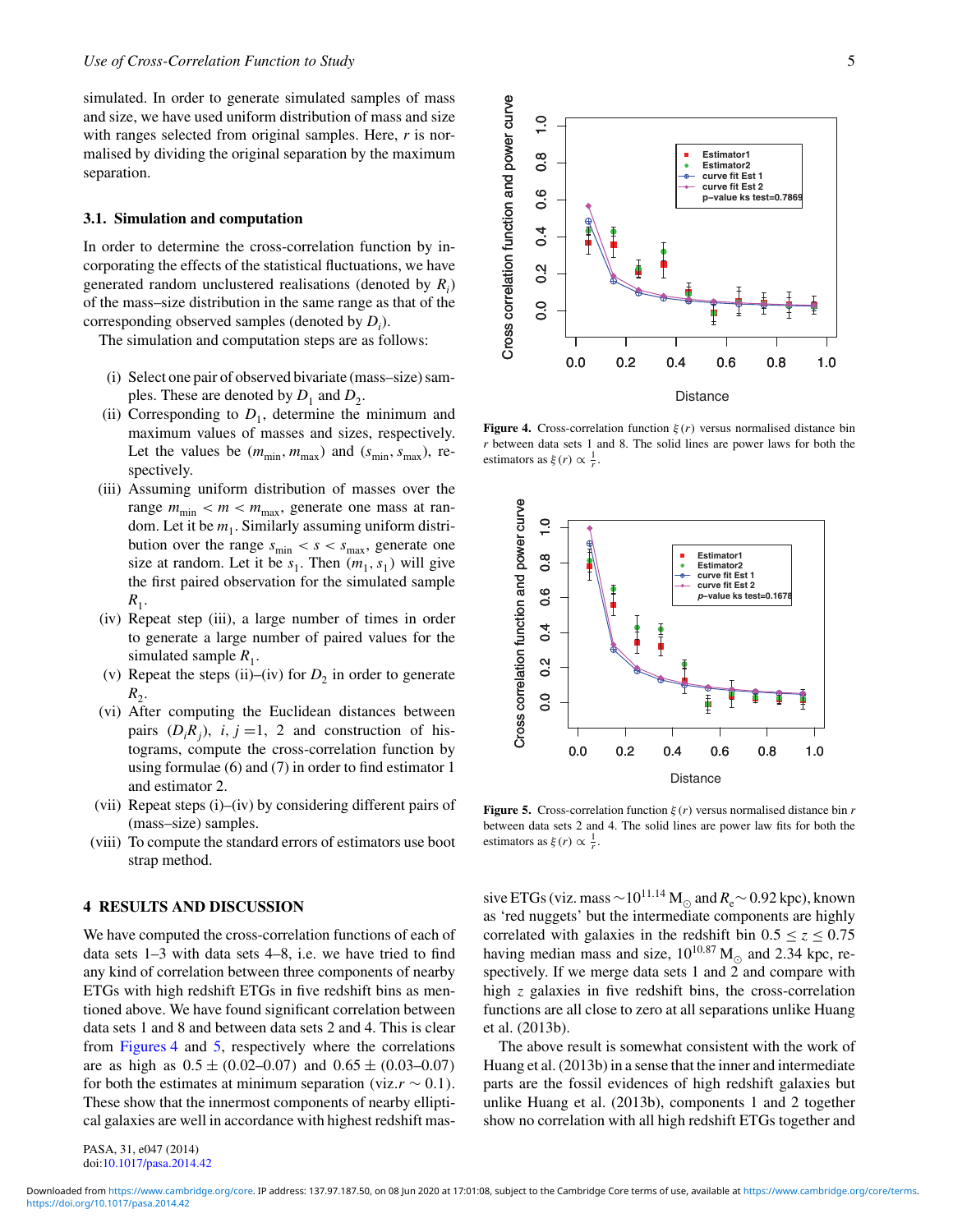

**Figure 6.** Cross-correlation function ξ (*r*) versus normalised distance bin *r* between data set 3 and all redshift bins.

they are highly correlated with high redshift ETGs in two redshift bins. This indicates clearly two different epochs of structure formation as shown by their *z* values.

After finding the cross-correlation functions between data sets 1 and 8, we have fitted a power law assuming the relation

$$
\xi(r) \propto \frac{1}{r},\tag{8}
$$

i.e.

$$
\xi(r) = Ar^{-1},\tag{9}
$$

where for estimator 1,  $A = 0.026$  72 and for estimator 2,  $A = 0.031395$ .

We have also performed Kolmogorov–Smirnov test (Kolmogorov [1933\)](#page-6-0) for justifying the goodness of fit of the power law. Here fitting of power law helps us to reject a model with no correlation and the KS test indicates the significance level (*p*-value) which is quite high in the present situation. Here, we have assumed that the cross correlations and the fitted values are samples coming from the distribution function of a Pareto distribution. The *p*-values for this test for estimator 1 is 0.417 5 and for estimator 2 is 0.786 9, signifying that the tests are accepted and the fitted power law gives well justification for the cross-correlation and distance relationship. We have fitted similar power laws for cross-correlation function and distance for data sets 2 and 4. Here, the proportionality constants are 0.024 7 for estimator 1 and 0.036 9 for estimator 2. The Kolmogorov–Smirnov tests give *p*-values = 0.786 9 for both the estimators, signifying that in this case also the relationship is well justified.

On the other hand, cross-correlation function, computed for data set 3 with galaxies in the above five bins are all insignificant which is clear from Figure 6.

It is well known that major and minor mergers take important role in the formation and evolution of massive elliptical galaxies (Khochfar & Silk 2006; De Lucia & Blaizot [2007;](#page-6-0) Guo & White [2008;](#page-6-0) Kormendy et al. [2009;](#page-6-0) Hopkins et al. [2010;](#page-6-0) Naab [2013\)](#page-7-0). Generally ellipticals having maximum masses are speculated to be formed at *z*∼ 6 or higher and the environment for their formation is a dissipative one. Subsequently, they become massive ( $\sim 10^{11}$  M<sub>∩</sub>) and compact in a very short interval of time at *z* ∼ 2 (Dekel et al. [2009;](#page-6-0) Oser et al. [2010;](#page-7-0) Feldmann, Carollo, & Mayer [2011;](#page-6-0) Oser et al. [2012\)](#page-7-0). But at the same time a significant fraction remains less active at  $z \sim 2$ . They are 4–5 times more compact and less massive by a factor of 2 corresponding to their low-redshift descendants (Buitrago et al. 2008; van Dokkum et al. 2008; VanderWel et al. 2008; Cimatti, Cassata, & Pozzetti [2008;](#page-6-0) Bezanson et al. [2009;](#page-6-0) van Dokkum et al. [2010;](#page-7-0) Whitaker et al. [2012\)](#page-7-0).

For the massive ellipticals in the present sample, the innermost cores (data set 1) are well in accordance with highest redshift  $(2.0 < z \le 2.7)$  galaxies and their core masses (viz. median value  $\sim$ 10<sup>10.203</sup> M<sub> $\odot$ </sub> and 10<sup>10.6839</sup> M<sub> $\odot$ </sub>, respectively). Hence, it is reasonable to separate that these high redshift population forms the cores of at least some, if not all, present day massive ellipticals. Thus formation of massive ellipticals only by monolithic collapse model is challenged because they will be too small and too red (van Dokkum et al. 2008; Ferré-Mateu, Vazdekis, & Trujillo [2012\)](#page-6-0), the subsequent evolution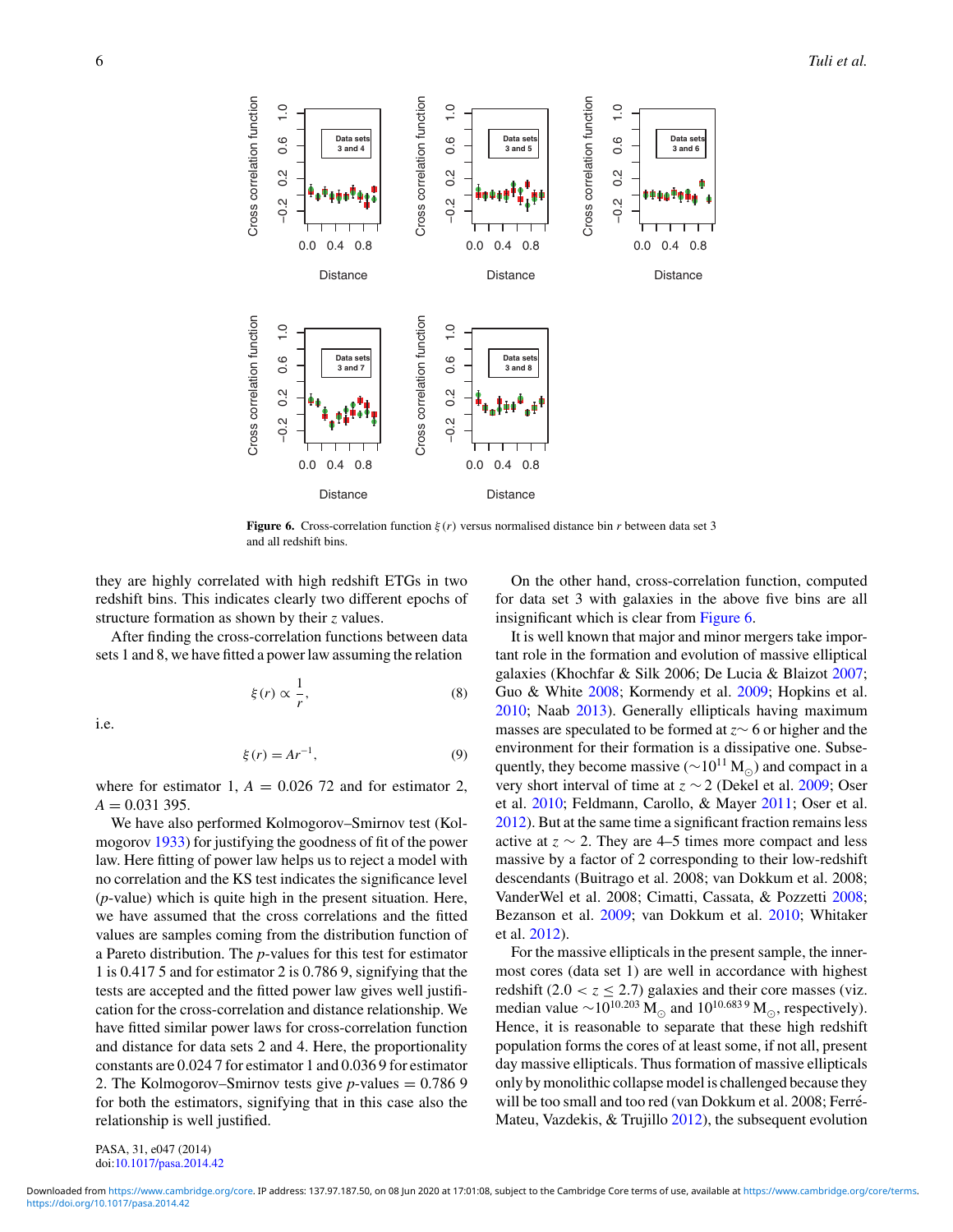<span id="page-6-0"></span>forming the intermediate (data set 2) and outer part (data set 3) might be as follows. On the aspect of major or minor major, following Naab, Johansson, & Ostriker [\(2009\)](#page-7-0) it is seen that if  $M_i$  and  $r_i$  be the mass and radius of a compact initial stellar system with a total energy  $E_i$  and mean square speed  $\langle v_i^2 \rangle$  and  $M_a$ ,  $r_a$ ,  $E_a$  and  $\langle v_a^2 \rangle$  be the corresponding values after merger with other systems then,

$$
\frac{\langle v_{\rm f}^2 \rangle}{\langle v_{\rm f}^2 \rangle} = \frac{(1 + \eta \epsilon)}{1 + \eta},\tag{10}
$$

$$
\frac{r_{g,\text{f}}}{r_{g,i}} = \frac{(1+\eta)^2}{(1+\eta\epsilon)},\tag{11}
$$

$$
\frac{\rho_{\rm f}}{\rho_i} = \frac{(1 + \eta \epsilon)^3}{(1 + \eta)^5},\tag{12}
$$

where the quantities with suffix 'f' are the final values,  $\eta = \frac{M_a}{M_i}$ ,  $\epsilon = \langle v_a^2 \rangle / \langle v_i^2 \rangle$ ,  $\rho$  is the density. Then for  $\eta = 1$ (major merger), the mean square speed remains same, the size increases by a factor of 2 and densities drop by a factor of 4. Now, in the present situation, the intermediate part (data set 2) has radii (median value  $\langle R_e \rangle_2 \sim 2.560$  kpc) which is almost 3 times larger than the radii of inner part ( $\langle R_e \rangle \sim$ 0.6850 kpc).

Also in a previous work (Chattopadhyay et al. 2009; Chattopadhyay, Mondal, & Chattopadhyay 2013) on the brightest elliptical galaxy NGC 5128, we have found three groups of globular clusters. One is originated in original cluster formation event that coincided with the formation of elliptical galaxy and the other two, one from accreted spiral galaxy and other from tidally stripped dwarf galaxies. Hence we may conclude from the above discussion that the intermediate parts of massive elliptical is formed via major merger with the high redshift galaxies in  $0.5 \le z < 0.75$ , whose median mass and size are respectively  $10^{10.87}$  M $\odot$  & 2.34 kpc, respectively.

In the limit when  $\langle v_a^2 \rangle \ll \langle v_i^2 \rangle$  or  $\epsilon \ll 1$ , the size increases by a factor of 4 (minor merger). In the present case, the outermost parts of massive ellipticals have sizes much larger  $(\langle R_e \rangle_3 \sim 10.54 \text{ kpc})$ , so  $\langle R_e \rangle_3 - \langle R_e \rangle_1 \sim 10 \text{ kpc}$ ) than innermost part. Also, median mass of this part is of the order of  $10^{10.6839}$  M<sub>o</sub> which is comparable to the combined masses of few dwarf galaxies. So, it might be suspected that the outermost part is primarily composed of stellar components of tidally accreted satellite dwarf galaxies. This is also consistent with our previous works (Chattopadhyay et al. 2009, 2013) in case of NGC 5128. Since, data set 3 has no correlations with any subset of high redshift galaxies, we cannot specifically confirm their formation epoch but we can atmost say that their formation process is different from the innermost and intermediate part.

Finally, we can conclude that formation of nearby massive ellipticals have three parts, inner, intermediate, and outermost, whose formation mechanisms are different. The innermost parts are descendants of high ETGs called 'red nuggets'. The innermost parts are formed by major mergers with tidally stripped satellite dwarf galaxies (Mondal et al. [2008;](#page-7-0) Chattopadhyay et al. 2009, 2013; Mihos et al. [2013\)](#page-7-0). Since, the densities and velocity dispersion values and abundances are not available with the present data sets, so more specific conclusions can be drawn if these data are available for massive ellipticals and satellite dwarfs. But at this moment we can say, that since two different formation scenarios are very unlikely for the same galaxy at a particular epoch, so the above study is indicative of a 'third phase' of formation of the outermost parts of massive nearby ellipticals rather than a 'two phase one' as indicated by previous authors.

# **ACKNOWLEDGEMENTS**

The authors are grateful to the referee for suggestions in improving the quality of the work.

#### **References**

- Arimoto, N., & Yoshii, Y. 1987, A&A, 173, 23
- Ashman, K. M., & Zepf, S. E. 1992, ApJ, 384, 50
- Bell, E. F., & de Zong, R. S. 2001, ApJ, 550, 212
- Bernardi, M., Roche, N., Shankar, F., & Sheth, R. K. 2011, MNRAS, 412, L6
- Bezanson, R., et al. 2009, ApJ, 697(2), 1290
- Blake, C., Pope, A., Scott, D., & Mobasher, B. 2006, MNRAS, 368, 732
- Bluck, A. F. L., Conselice, C. J., & Buitrago, F. 2012, ApJ, 747, 34
- Bok, B. J. 1934, Bull. Harv. Obser., 895, 1
- Buitrago, F., Trujillo, I., Conselice, C.J., et al. 2008, ApJ, 687, L61
- Cappellari, M., di Serego Alighieri, S., & Cimatti, A. 2009, ApJ, 704, L34
- Carlberg, R. G. 1984, ApJ, 286, 403
- Chandrasekhar, S., & Munch, G. 1952, ApJ, 115, 103
- Chattopadhyay, A. K., Mondal, S., & Chattopadhyay, T. 2013, CSDA, 57, 17
- Chattopadhyay, A. K., et al. 2009, ApJ, 705, 1533
- Cimatti, A., Cassata, P., & Pozzetti, L. 2008, A&A, 482(1), 21
- Conselice, C. J., et al. 2011, MNRAS, 413, 80
- Daddi, E., Renzini, A., & Pirzkal, N. 2005, ApJ, 626, 680
- Damjanov, I., Abraham, R. G., & Glazebrook, K. 2011, ApJ, 739, L44
- Dekel, A., Sari, R., & Ceverino, D. 2009, ApJ, 703, 785
- De Lucia, G., & Blaizot, J. 2007, MNRAS, 375(1), 2
- Feldmann, R., Carollo, C. M., & Mayer, L. 2011, ApJ, 736(2), 11
- Ferré-Mateu, A., Vazdekis, A., & Trujillo, I. 2012, MNRAS, 423(1), 632
- Forbes, D. A., Bordie, J. P., & Grillmair, C. J. 1997, ApJ, 113, 1652
- Grogin, N. A., Kocevski, D. D., & Faber, S. M. 2011, ApJS, 197, 35
- Guo, Q., & White, S. D. M. 2008, MNRAS, 384(1), 2
- Ho, L. C., et al. 2011, ApJ, 197, 21
- Hopkins, P. F., Carton, D., & Bundy, K. 2010, ApJ, 724, 915
- Huang, S., Ho, L. C., & Peng, C. Y. 2013a, ApJ, 766
- Huang, S., Ho, L. C., & Peng, C. Y. 2013b, ApJ, 768, L28
- Johansson, P. H., Naab, T., & Ostriker, J. P. 2012, ApJ, 754, 115
- Khochfar, S., & Silk, J. 2006, ApJ, 648(1), L21
- Kolmogorov, A. 1933, Ist. Ital. Attuari, 4, 83
- Kormendy, J., et al. 2009, ApJS, 182(1), 216